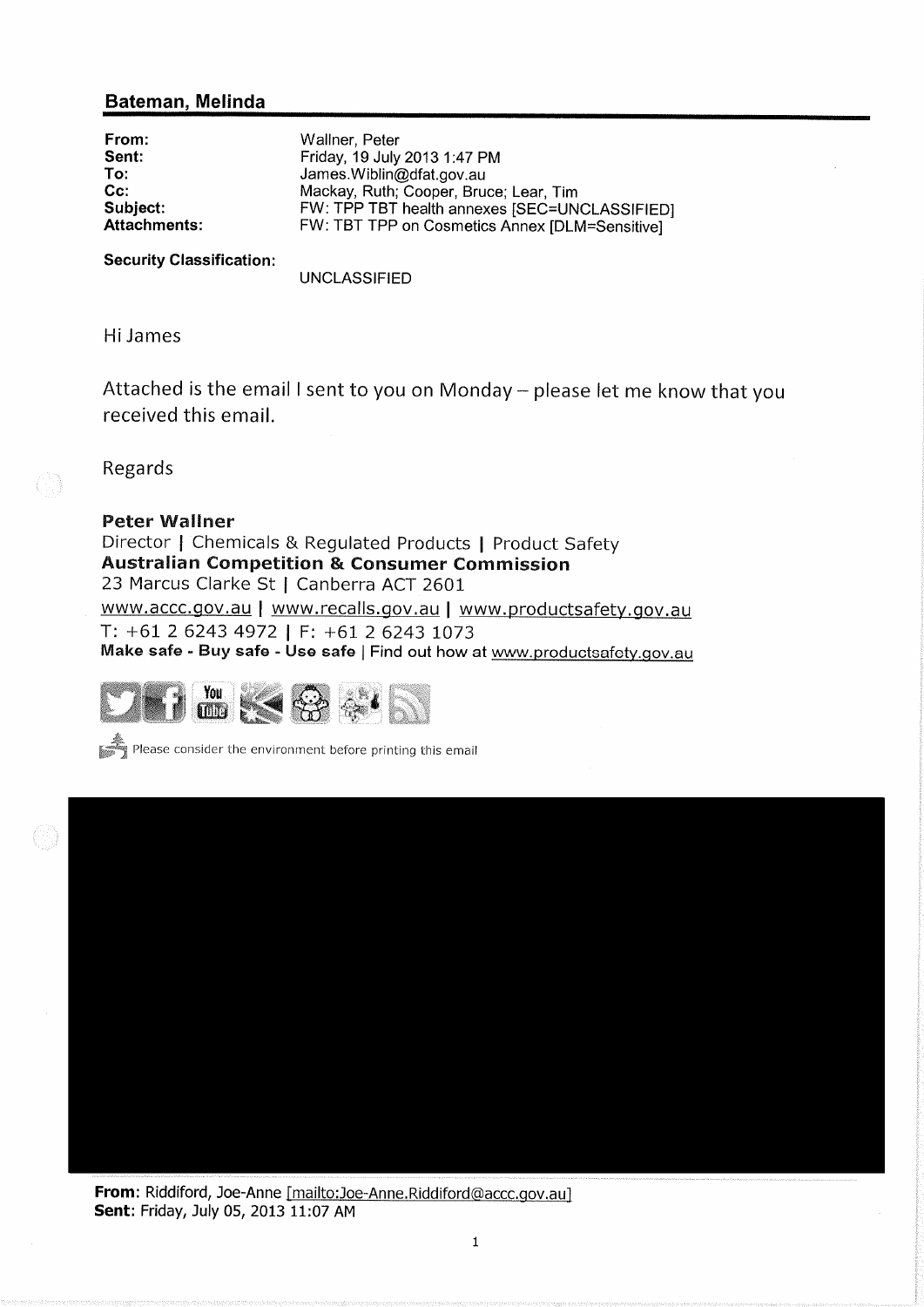# To: Wiblin, James Subject: RE: TPP TBT health annexes [SEC=UNCLASSIFIED]

No problem.

88

l'Il forward this to Ruth Mackay, General Manager in Product Safety - Peter's boss. Hopefully thís will hurry your response along.

Joe-Anne Riddiford<br>Assistant Director | International **Australian Competition & Consumer Commission** 23 Marcus Clarke Street Canberra 2601 | http://www.accc.gov.au T: +61 2 6243 1181 | M: +61 478 486029| F: +61 2 6243 1078

 $f \leftarrow$  Please consider the environment before printing this email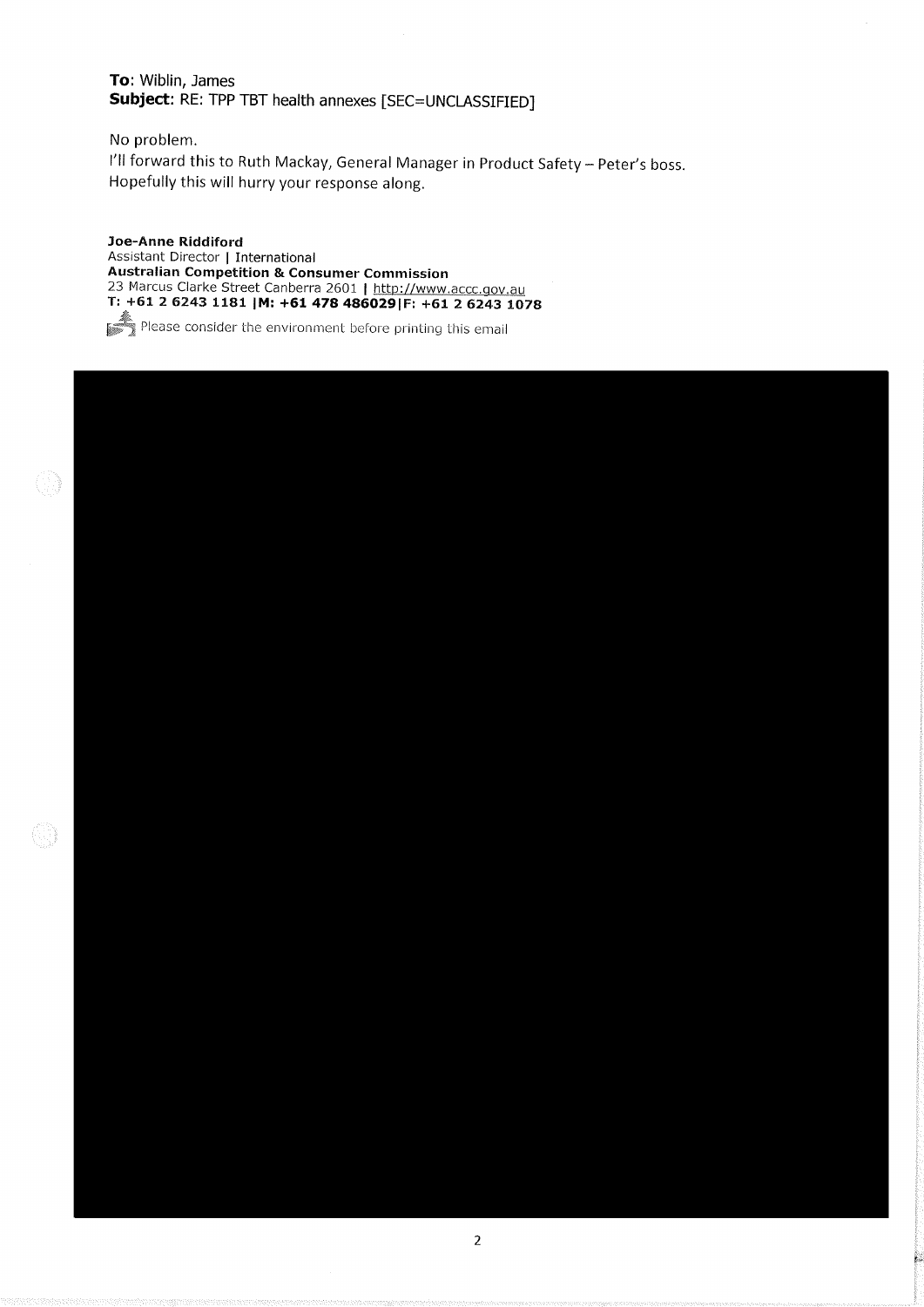

CS.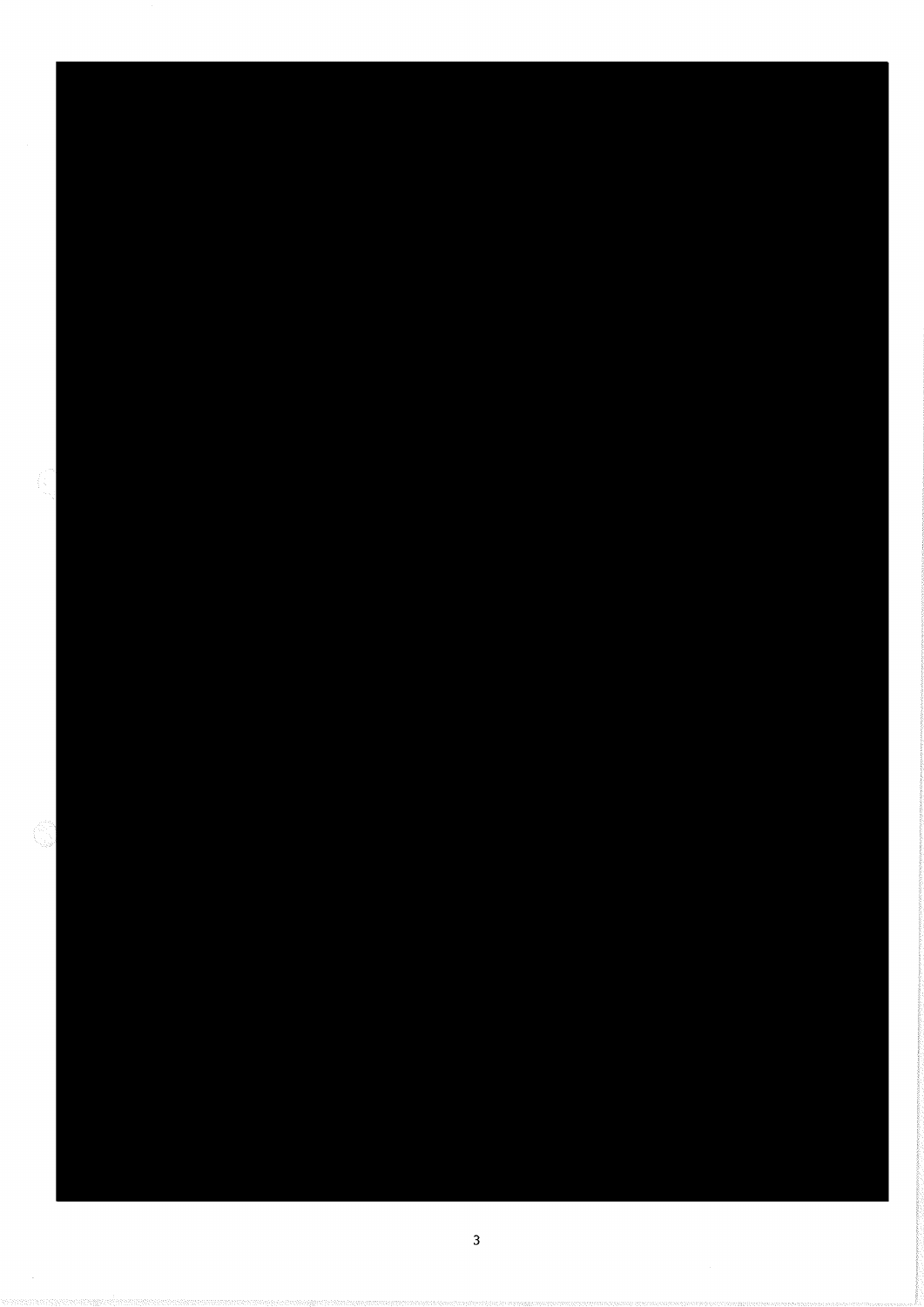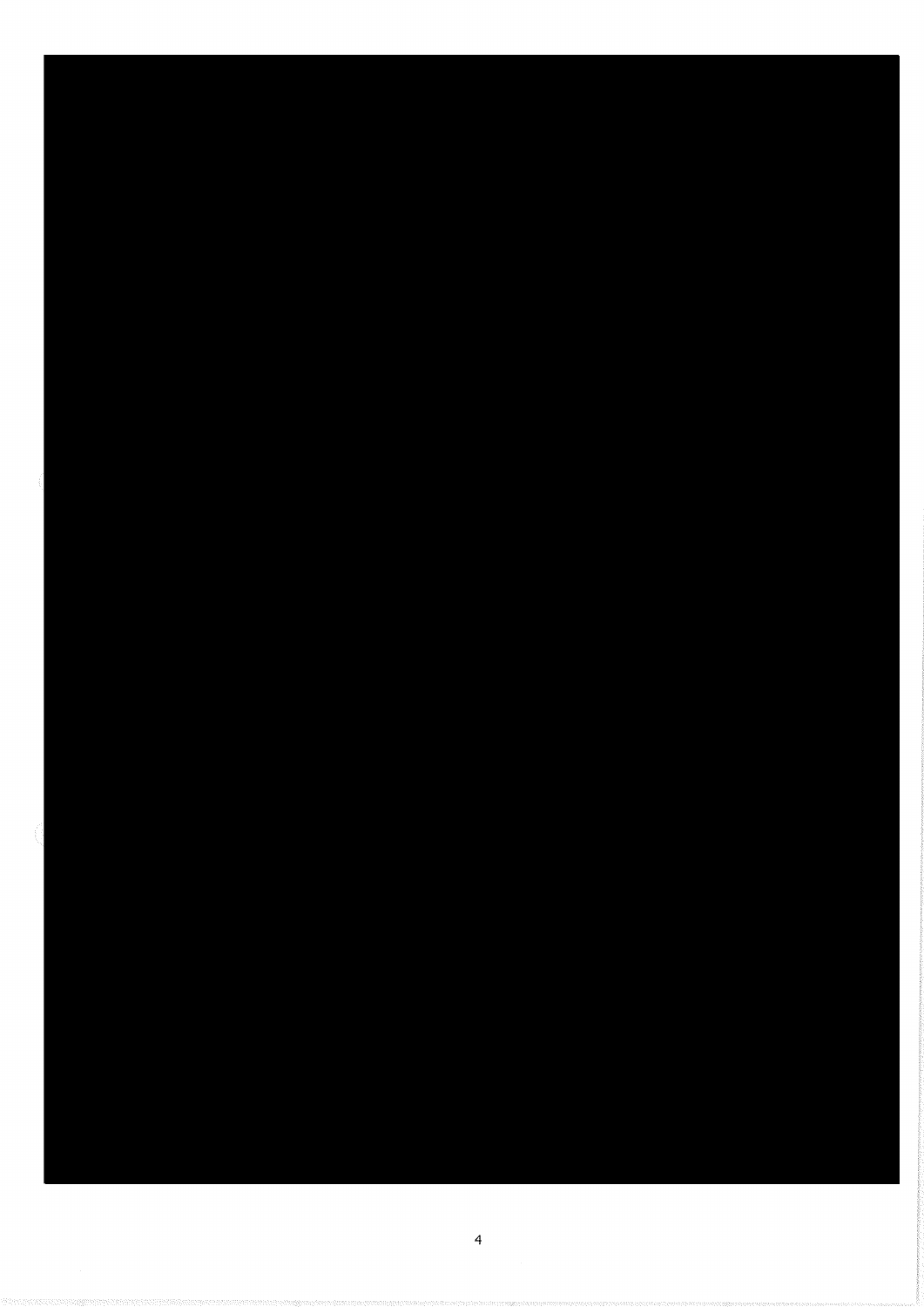| From:        | Wallner, Peter                                                            |
|--------------|---------------------------------------------------------------------------|
| Sent:        | Monday, 15 July 2013 1:07 PM                                              |
| To:          | 'James.Wiblin@dfat.gov.au'                                                |
| Cc:          | Lim, Dixie; Bell, Simon                                                   |
| Subject:     | FW: TBT TPP on Cosmetics Annex [DLM=Sensitive]                            |
| Attachments: | TPP TBT Cosmetics annex Australian briefing - proposed ACCC comments.docx |

### Dear James

Sorry I have been on leave. We have provided a bit of commentary but we don't really have any concerns with the current state of play with this document.

### Thanks

G)

11)

Peter Wallner

Director | Chemicals & Regulated Products | Product Safety<br>Australian Competition & Consumer Commission 23 Marcus Clarke St | Canberra ACT 2601 www.accc.gov.au | www.recalls.gov.au | www.productsafety.gov.au<br>T: +61 2 6243 4972 | F: +61 2 6243 1073 Make safe - Buy safe - Use safe | Find out how at www.productsafety.gov.au



&  $f_{\text{max}}$  Please consider the environment before printing this email

From: Lim, Dixie Sent: Friday, 12 July 2013 4:53 PM To: Wallner, Peter Cc: Bell, Simon; Mooney, Carolyn Subject: FW: TBT TPP on Cosmetics Annex [DLM=Sensitive]

Hi Peter and all

Please see attached some proposed input for the Cosmetics Annex briefing for DFAT. For your review/feedback.

James Wiblin from DFAT will fly to Malaysia to present this briefing on Tuesday. The due date for providing input is Monday morning, which I have undertaken to do.

Thanks Dixie

From: Lim, Dixie Sent: Thursday, 11 July 2013 5:12 PM To: Bell, Simon; Mooney, Carolyn; Mackay, Ruth Cc: Wallner, Peter Subject: FW: TBT TPP [DLM=Sensitive]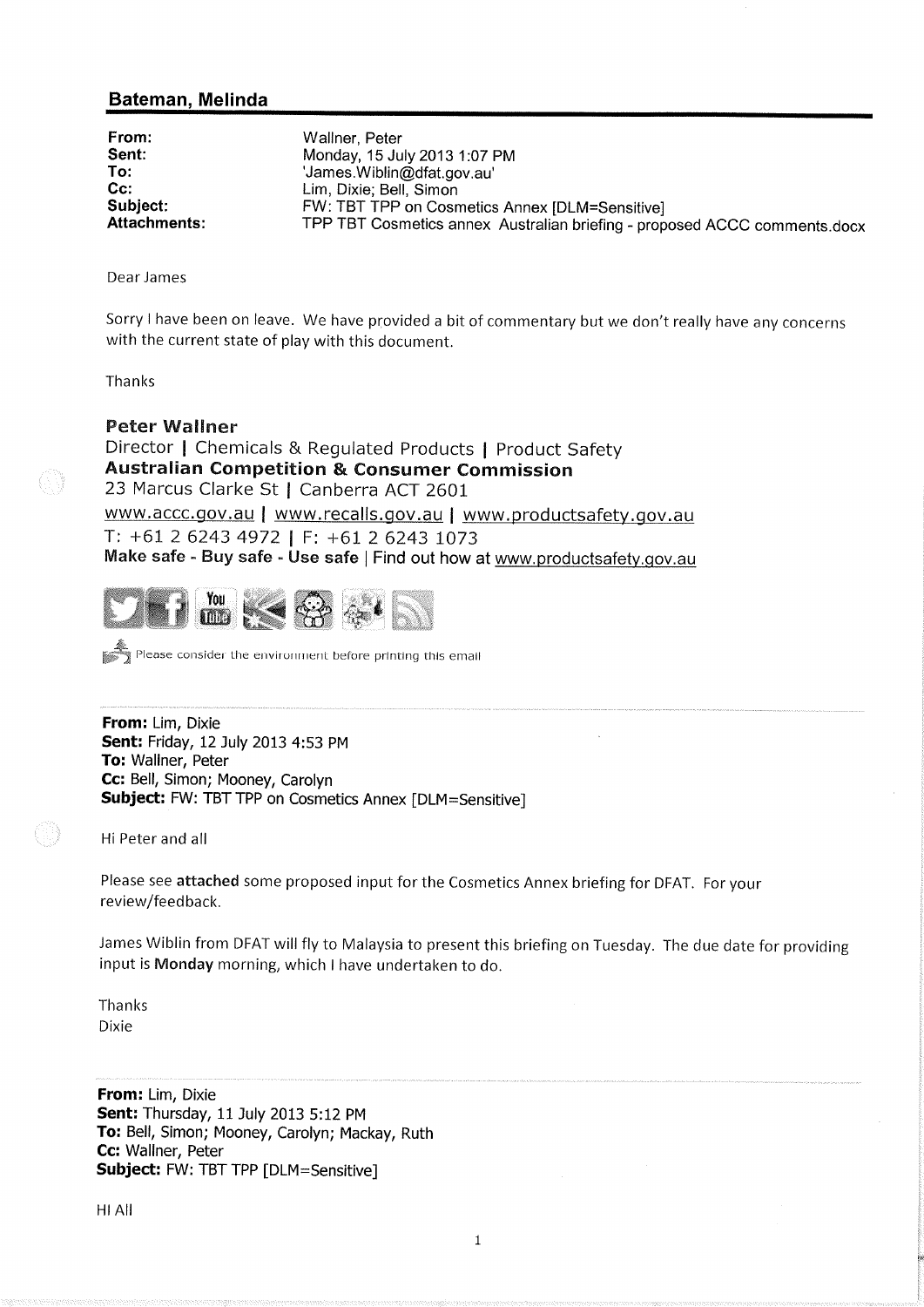lnput from NICNAS on the TPP TBT Cosmetics annex briefing (attached), for further discussion at the meeting tomorrow. Matt indicated that this input is merely from the NICNAS perspective as they knew that ACCC would be providing their comments/input separately.

Kind regards Dixie

Dixie Lim

63

Senior Project Officer | Chemicals and Regulated Products, Product Safety<br>Australian Competition & Consumer Commission 23 Marcus Clarke Street, Canberra ACT 2601 www.accc.gov.au | www.recalls.gov.au| www.productsafety.gov.au

T: +61 (0)2 6243 <sup>1148</sup>| F: +61 (0)2 6243 Lo73 Make safe - Buy safe - Use safe | Find out how at www.productsafety.gov.au





Join the ACCC and other key national and international product safety experts at this year's ICPSHO's Asia-Pacific Symposium on Queensland's Gold Coast on 9-10 October 2013!

Register now: www.productsafety.gov.au/icphso.

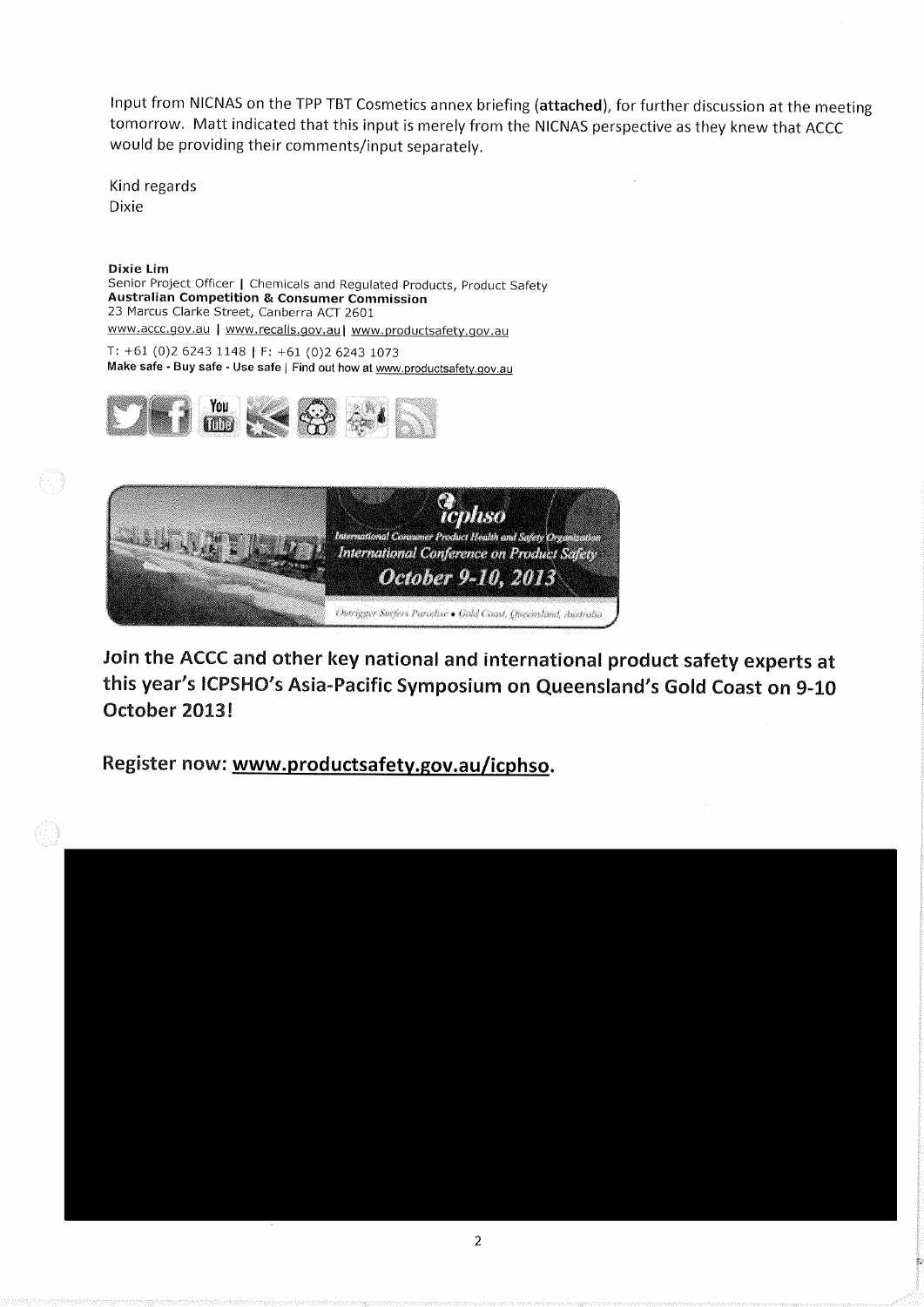G

 $\overline{3}$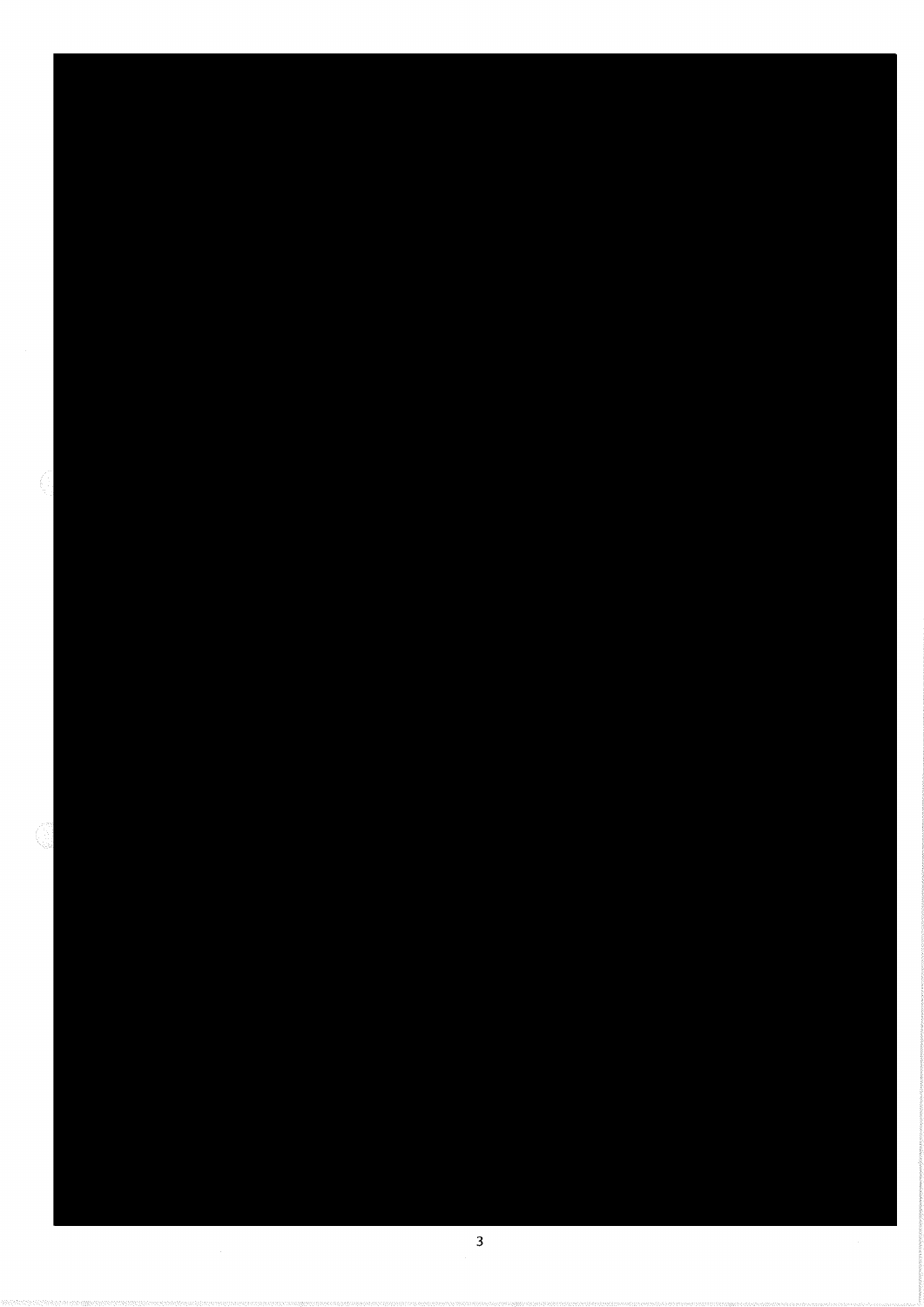

 $\overline{4}$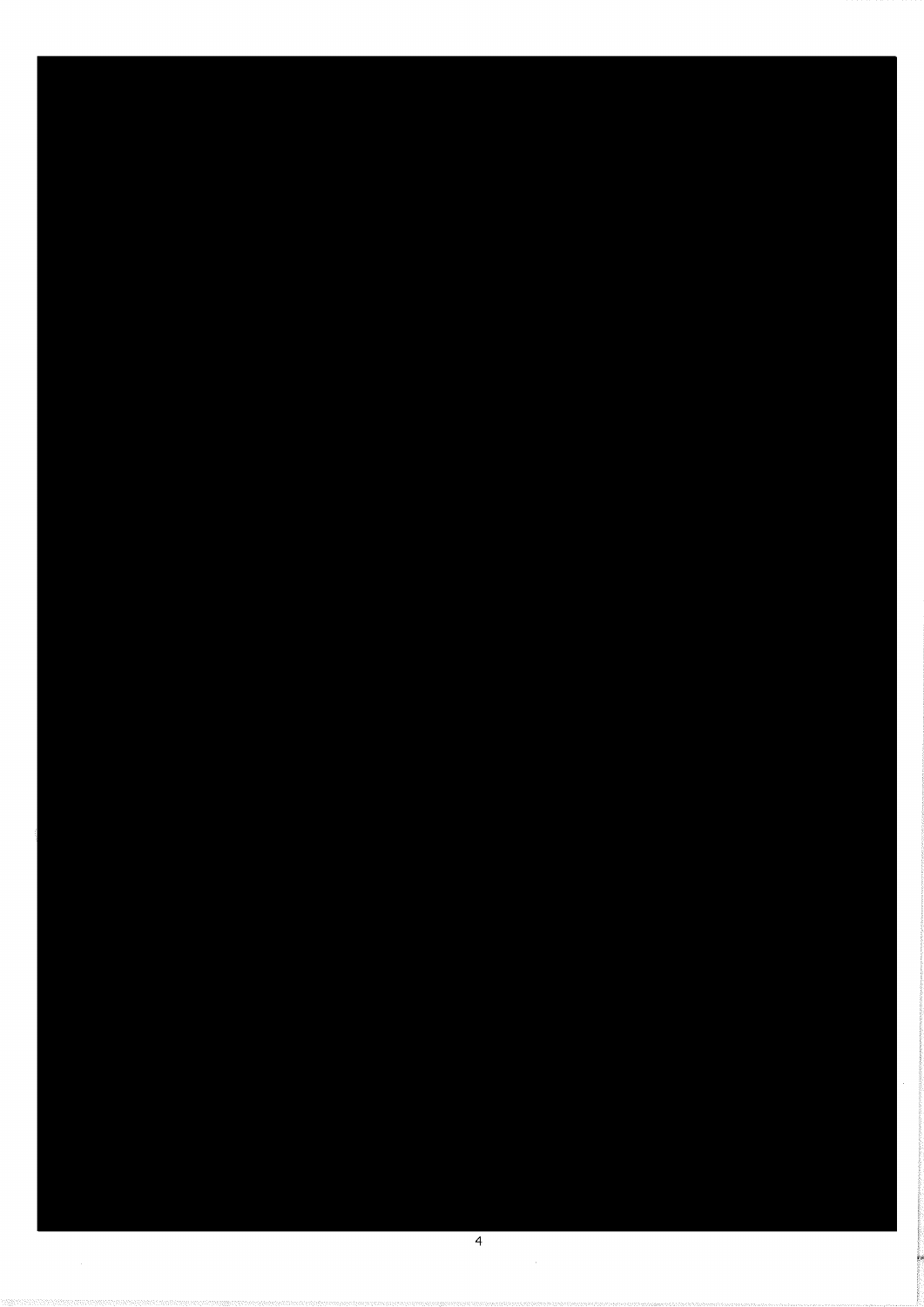

 $\overline{5}$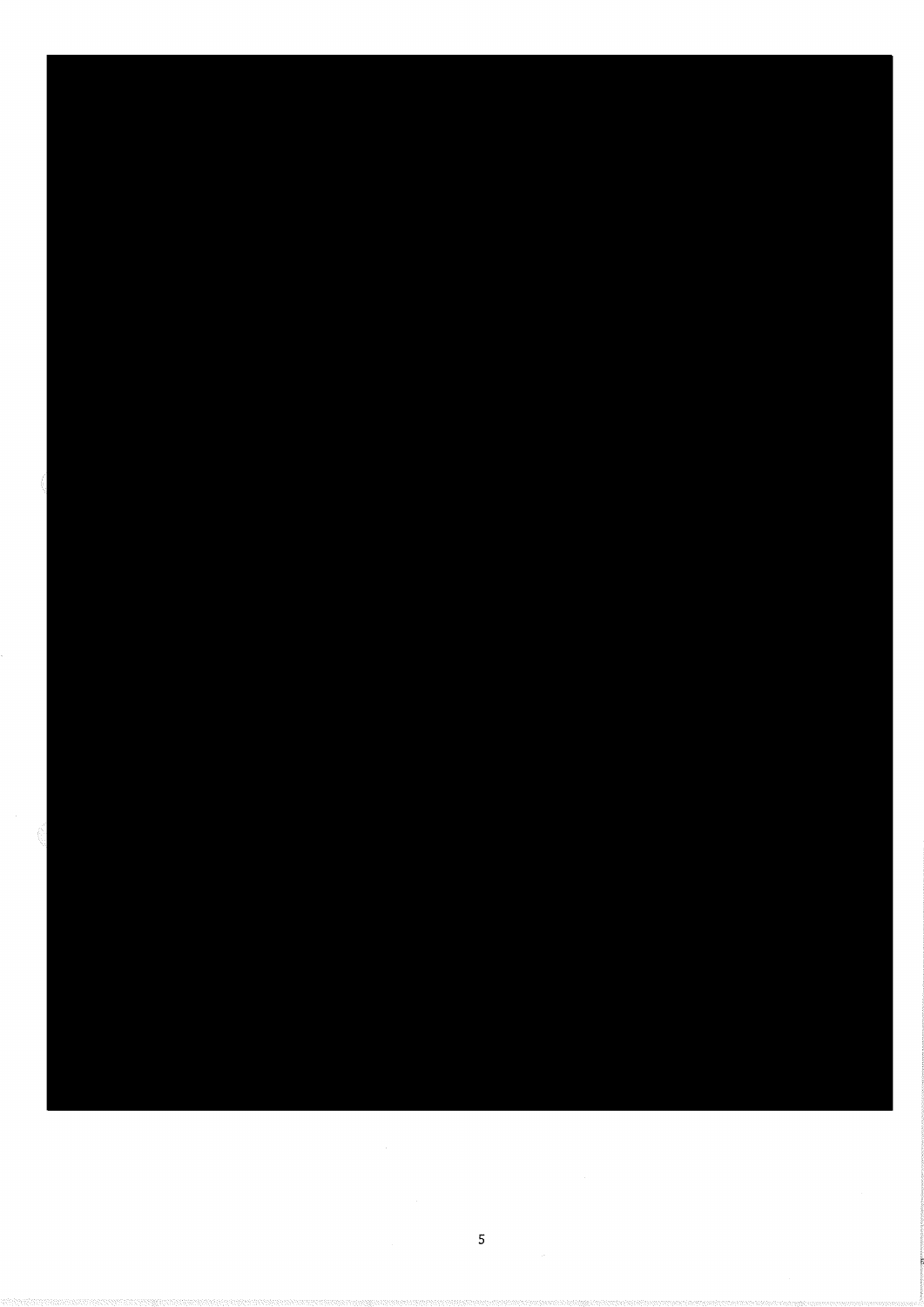

 $\frac{1}{2}$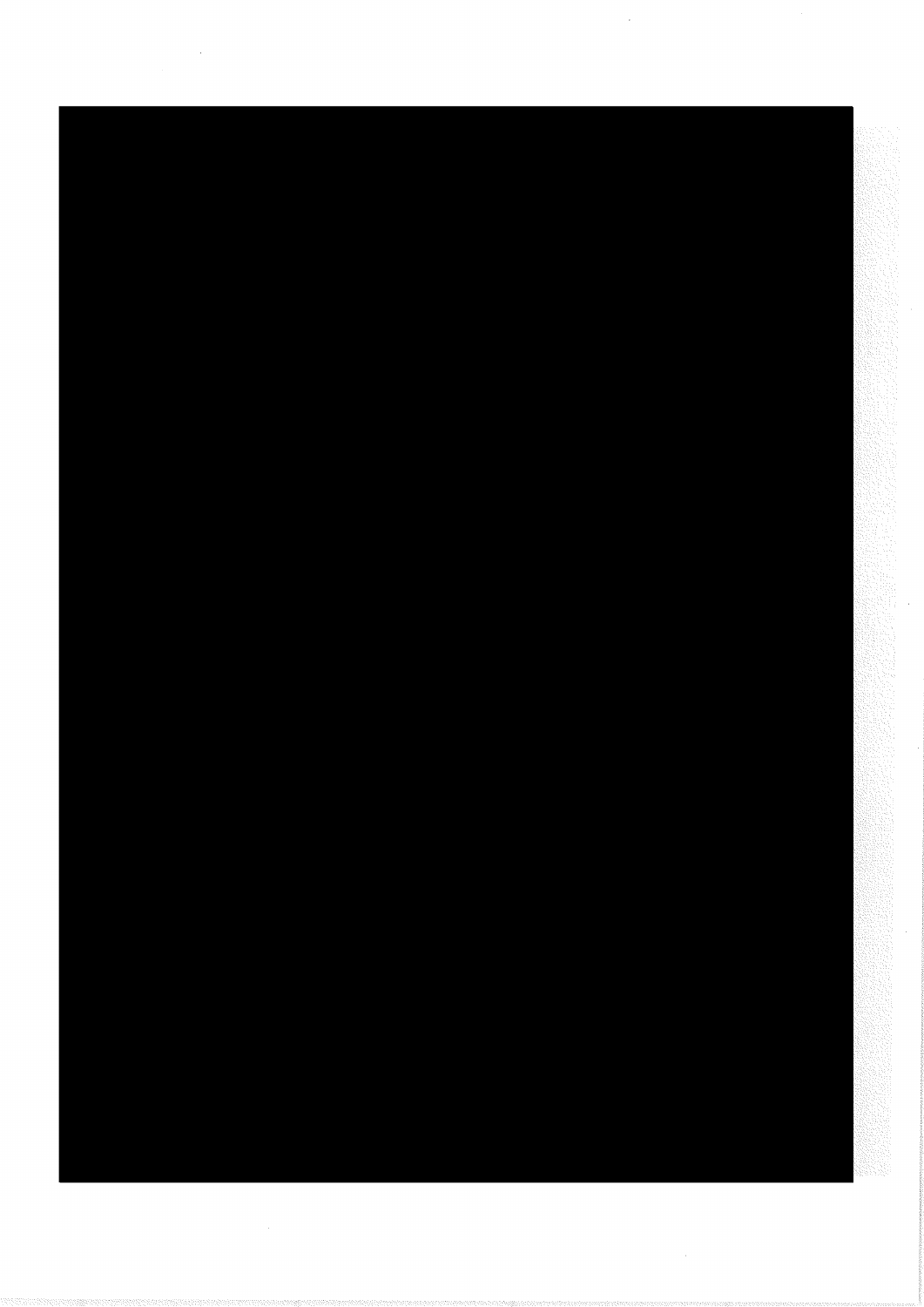

 $\bar{z}$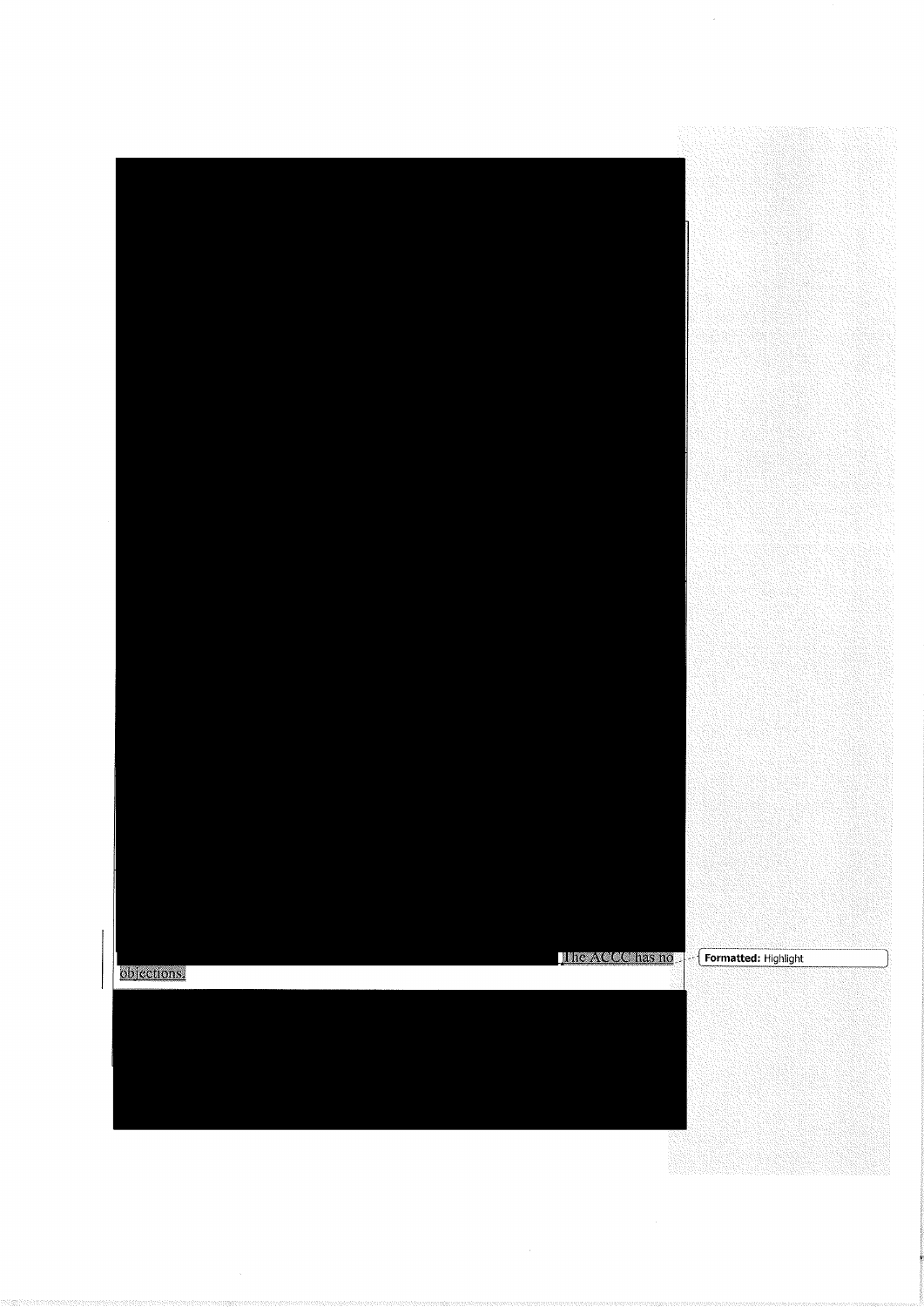| The ACCC agrees with NICNAS' comments. Suppliers are<br>Formatted: Highlight<br>responsible for ensuring they comply with all applicable legal requirements under domestic<br>law.<br><b>INE ACCC</b><br>Formatted: Highlight<br>is of the view that suppliers, regardless of where they are in the supply chain are<br>responsible for ensuring they comply with all applicable legal requirements of domestic<br>law. |  |
|-------------------------------------------------------------------------------------------------------------------------------------------------------------------------------------------------------------------------------------------------------------------------------------------------------------------------------------------------------------------------------------------------------------------------|--|
|                                                                                                                                                                                                                                                                                                                                                                                                                         |  |
|                                                                                                                                                                                                                                                                                                                                                                                                                         |  |
|                                                                                                                                                                                                                                                                                                                                                                                                                         |  |
|                                                                                                                                                                                                                                                                                                                                                                                                                         |  |
|                                                                                                                                                                                                                                                                                                                                                                                                                         |  |
|                                                                                                                                                                                                                                                                                                                                                                                                                         |  |
|                                                                                                                                                                                                                                                                                                                                                                                                                         |  |
|                                                                                                                                                                                                                                                                                                                                                                                                                         |  |
|                                                                                                                                                                                                                                                                                                                                                                                                                         |  |
|                                                                                                                                                                                                                                                                                                                                                                                                                         |  |
|                                                                                                                                                                                                                                                                                                                                                                                                                         |  |
|                                                                                                                                                                                                                                                                                                                                                                                                                         |  |
|                                                                                                                                                                                                                                                                                                                                                                                                                         |  |
|                                                                                                                                                                                                                                                                                                                                                                                                                         |  |
|                                                                                                                                                                                                                                                                                                                                                                                                                         |  |
|                                                                                                                                                                                                                                                                                                                                                                                                                         |  |
|                                                                                                                                                                                                                                                                                                                                                                                                                         |  |
|                                                                                                                                                                                                                                                                                                                                                                                                                         |  |
|                                                                                                                                                                                                                                                                                                                                                                                                                         |  |
|                                                                                                                                                                                                                                                                                                                                                                                                                         |  |
|                                                                                                                                                                                                                                                                                                                                                                                                                         |  |
|                                                                                                                                                                                                                                                                                                                                                                                                                         |  |
|                                                                                                                                                                                                                                                                                                                                                                                                                         |  |
|                                                                                                                                                                                                                                                                                                                                                                                                                         |  |
|                                                                                                                                                                                                                                                                                                                                                                                                                         |  |
|                                                                                                                                                                                                                                                                                                                                                                                                                         |  |
|                                                                                                                                                                                                                                                                                                                                                                                                                         |  |
|                                                                                                                                                                                                                                                                                                                                                                                                                         |  |
|                                                                                                                                                                                                                                                                                                                                                                                                                         |  |
|                                                                                                                                                                                                                                                                                                                                                                                                                         |  |
|                                                                                                                                                                                                                                                                                                                                                                                                                         |  |
|                                                                                                                                                                                                                                                                                                                                                                                                                         |  |
|                                                                                                                                                                                                                                                                                                                                                                                                                         |  |
|                                                                                                                                                                                                                                                                                                                                                                                                                         |  |
|                                                                                                                                                                                                                                                                                                                                                                                                                         |  |
|                                                                                                                                                                                                                                                                                                                                                                                                                         |  |
|                                                                                                                                                                                                                                                                                                                                                                                                                         |  |
|                                                                                                                                                                                                                                                                                                                                                                                                                         |  |
|                                                                                                                                                                                                                                                                                                                                                                                                                         |  |
|                                                                                                                                                                                                                                                                                                                                                                                                                         |  |
|                                                                                                                                                                                                                                                                                                                                                                                                                         |  |
|                                                                                                                                                                                                                                                                                                                                                                                                                         |  |
|                                                                                                                                                                                                                                                                                                                                                                                                                         |  |
|                                                                                                                                                                                                                                                                                                                                                                                                                         |  |
|                                                                                                                                                                                                                                                                                                                                                                                                                         |  |
|                                                                                                                                                                                                                                                                                                                                                                                                                         |  |
|                                                                                                                                                                                                                                                                                                                                                                                                                         |  |
|                                                                                                                                                                                                                                                                                                                                                                                                                         |  |
|                                                                                                                                                                                                                                                                                                                                                                                                                         |  |
|                                                                                                                                                                                                                                                                                                                                                                                                                         |  |
|                                                                                                                                                                                                                                                                                                                                                                                                                         |  |
|                                                                                                                                                                                                                                                                                                                                                                                                                         |  |
|                                                                                                                                                                                                                                                                                                                                                                                                                         |  |
|                                                                                                                                                                                                                                                                                                                                                                                                                         |  |
|                                                                                                                                                                                                                                                                                                                                                                                                                         |  |
|                                                                                                                                                                                                                                                                                                                                                                                                                         |  |
|                                                                                                                                                                                                                                                                                                                                                                                                                         |  |
|                                                                                                                                                                                                                                                                                                                                                                                                                         |  |
|                                                                                                                                                                                                                                                                                                                                                                                                                         |  |
|                                                                                                                                                                                                                                                                                                                                                                                                                         |  |
|                                                                                                                                                                                                                                                                                                                                                                                                                         |  |

 $\sim 10^{11}$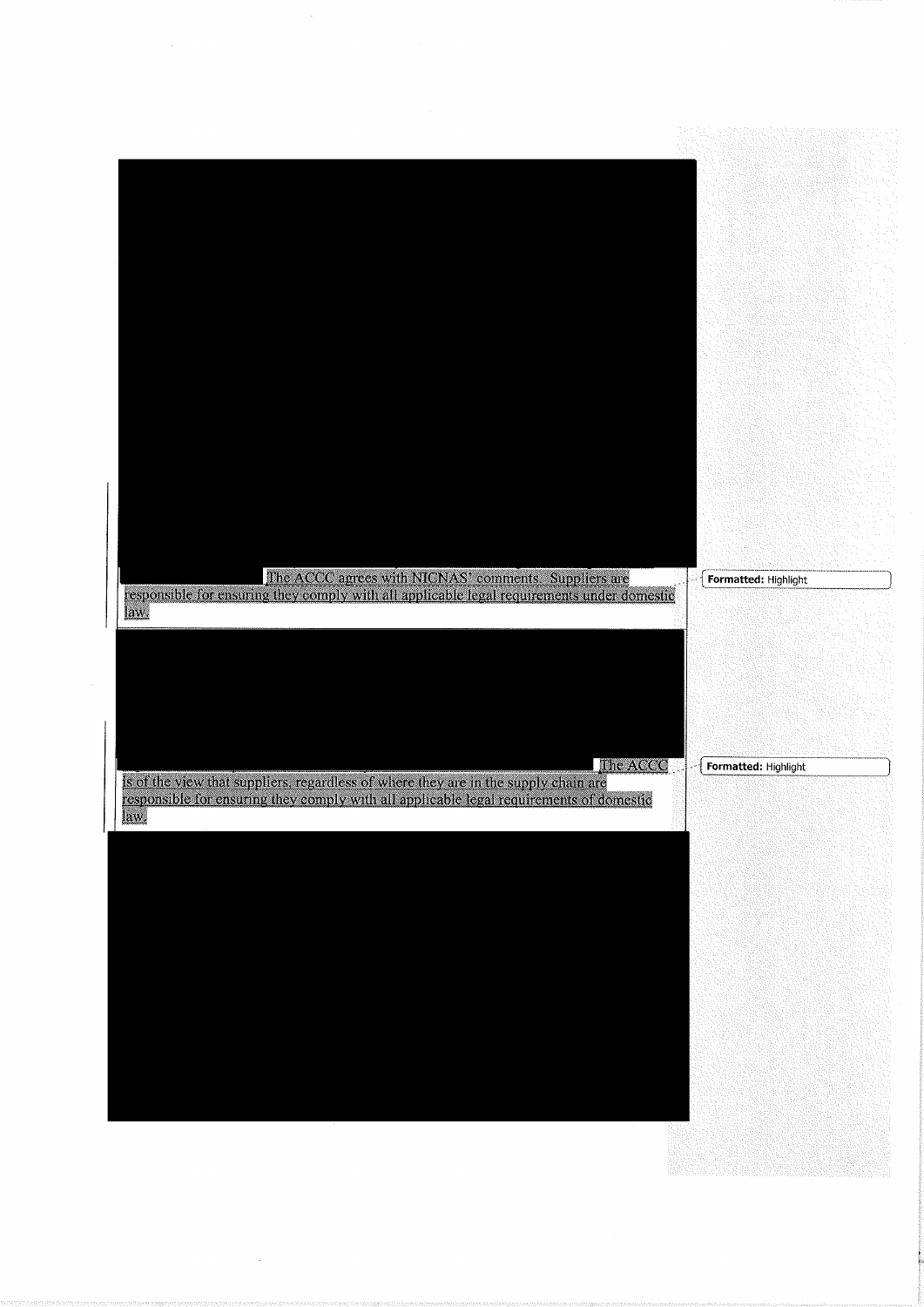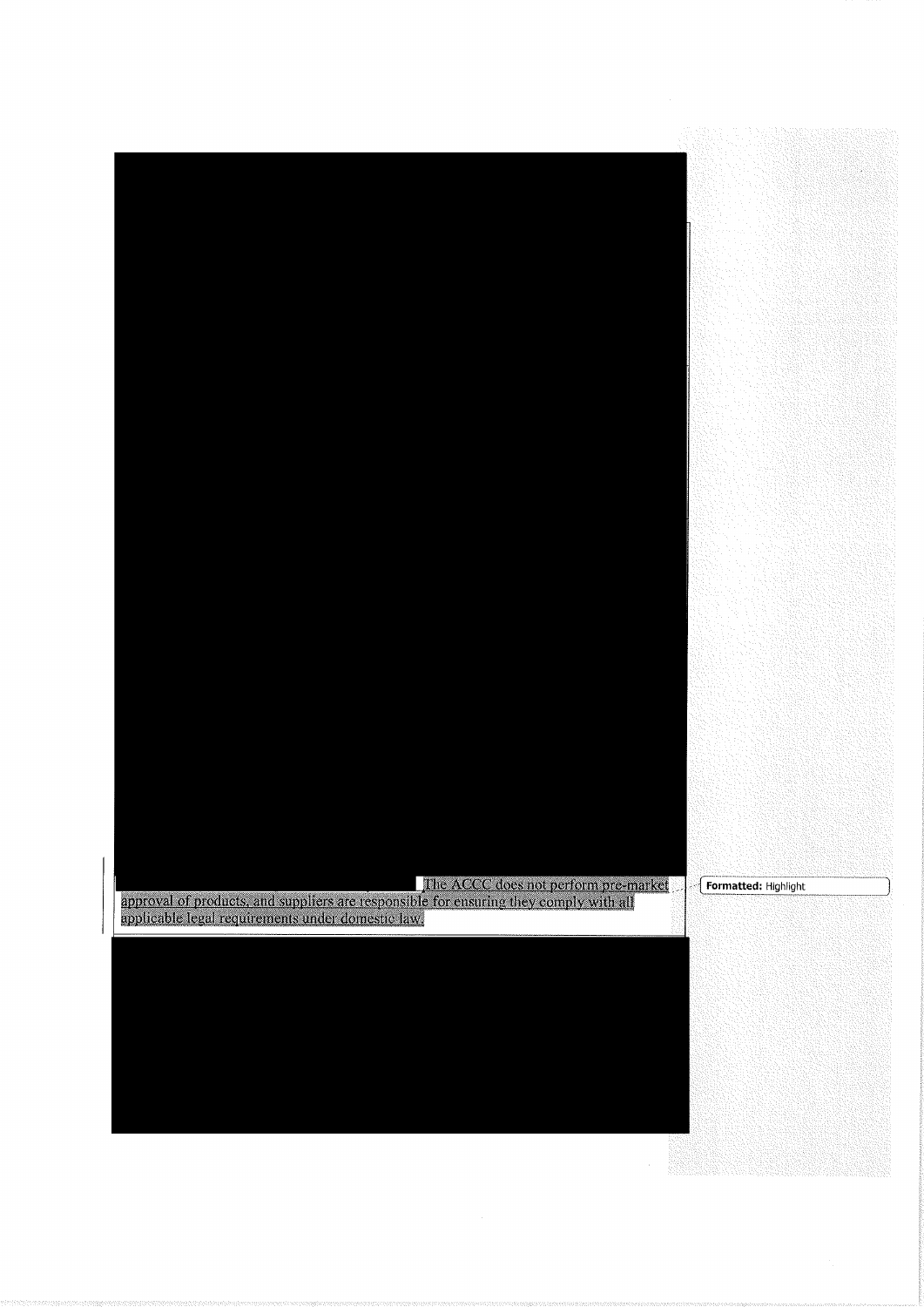| The ACCC does not perform pre-market approval of<br>Formatted: Highlight<br>products. There may be instances where suppliers are required to provide information<br>under domestic law.<br>The form in which additional information is provided by the supplier on the product, is a<br>Formatted: Highlight<br>matter for the supplier. Provided the information is accurate and truthful, and does not mislead or deceive consumers, it is unlikely to pose issues for the ACCC. |  |  |
|------------------------------------------------------------------------------------------------------------------------------------------------------------------------------------------------------------------------------------------------------------------------------------------------------------------------------------------------------------------------------------------------------------------------------------------------------------------------------------|--|--|
|                                                                                                                                                                                                                                                                                                                                                                                                                                                                                    |  |  |
|                                                                                                                                                                                                                                                                                                                                                                                                                                                                                    |  |  |
|                                                                                                                                                                                                                                                                                                                                                                                                                                                                                    |  |  |
|                                                                                                                                                                                                                                                                                                                                                                                                                                                                                    |  |  |
|                                                                                                                                                                                                                                                                                                                                                                                                                                                                                    |  |  |
|                                                                                                                                                                                                                                                                                                                                                                                                                                                                                    |  |  |
|                                                                                                                                                                                                                                                                                                                                                                                                                                                                                    |  |  |
|                                                                                                                                                                                                                                                                                                                                                                                                                                                                                    |  |  |
|                                                                                                                                                                                                                                                                                                                                                                                                                                                                                    |  |  |
|                                                                                                                                                                                                                                                                                                                                                                                                                                                                                    |  |  |
|                                                                                                                                                                                                                                                                                                                                                                                                                                                                                    |  |  |
|                                                                                                                                                                                                                                                                                                                                                                                                                                                                                    |  |  |
|                                                                                                                                                                                                                                                                                                                                                                                                                                                                                    |  |  |
|                                                                                                                                                                                                                                                                                                                                                                                                                                                                                    |  |  |
|                                                                                                                                                                                                                                                                                                                                                                                                                                                                                    |  |  |
|                                                                                                                                                                                                                                                                                                                                                                                                                                                                                    |  |  |
|                                                                                                                                                                                                                                                                                                                                                                                                                                                                                    |  |  |
|                                                                                                                                                                                                                                                                                                                                                                                                                                                                                    |  |  |
|                                                                                                                                                                                                                                                                                                                                                                                                                                                                                    |  |  |
|                                                                                                                                                                                                                                                                                                                                                                                                                                                                                    |  |  |
|                                                                                                                                                                                                                                                                                                                                                                                                                                                                                    |  |  |
|                                                                                                                                                                                                                                                                                                                                                                                                                                                                                    |  |  |
|                                                                                                                                                                                                                                                                                                                                                                                                                                                                                    |  |  |
|                                                                                                                                                                                                                                                                                                                                                                                                                                                                                    |  |  |
|                                                                                                                                                                                                                                                                                                                                                                                                                                                                                    |  |  |
|                                                                                                                                                                                                                                                                                                                                                                                                                                                                                    |  |  |
|                                                                                                                                                                                                                                                                                                                                                                                                                                                                                    |  |  |
|                                                                                                                                                                                                                                                                                                                                                                                                                                                                                    |  |  |
|                                                                                                                                                                                                                                                                                                                                                                                                                                                                                    |  |  |
|                                                                                                                                                                                                                                                                                                                                                                                                                                                                                    |  |  |
|                                                                                                                                                                                                                                                                                                                                                                                                                                                                                    |  |  |
|                                                                                                                                                                                                                                                                                                                                                                                                                                                                                    |  |  |
|                                                                                                                                                                                                                                                                                                                                                                                                                                                                                    |  |  |
|                                                                                                                                                                                                                                                                                                                                                                                                                                                                                    |  |  |